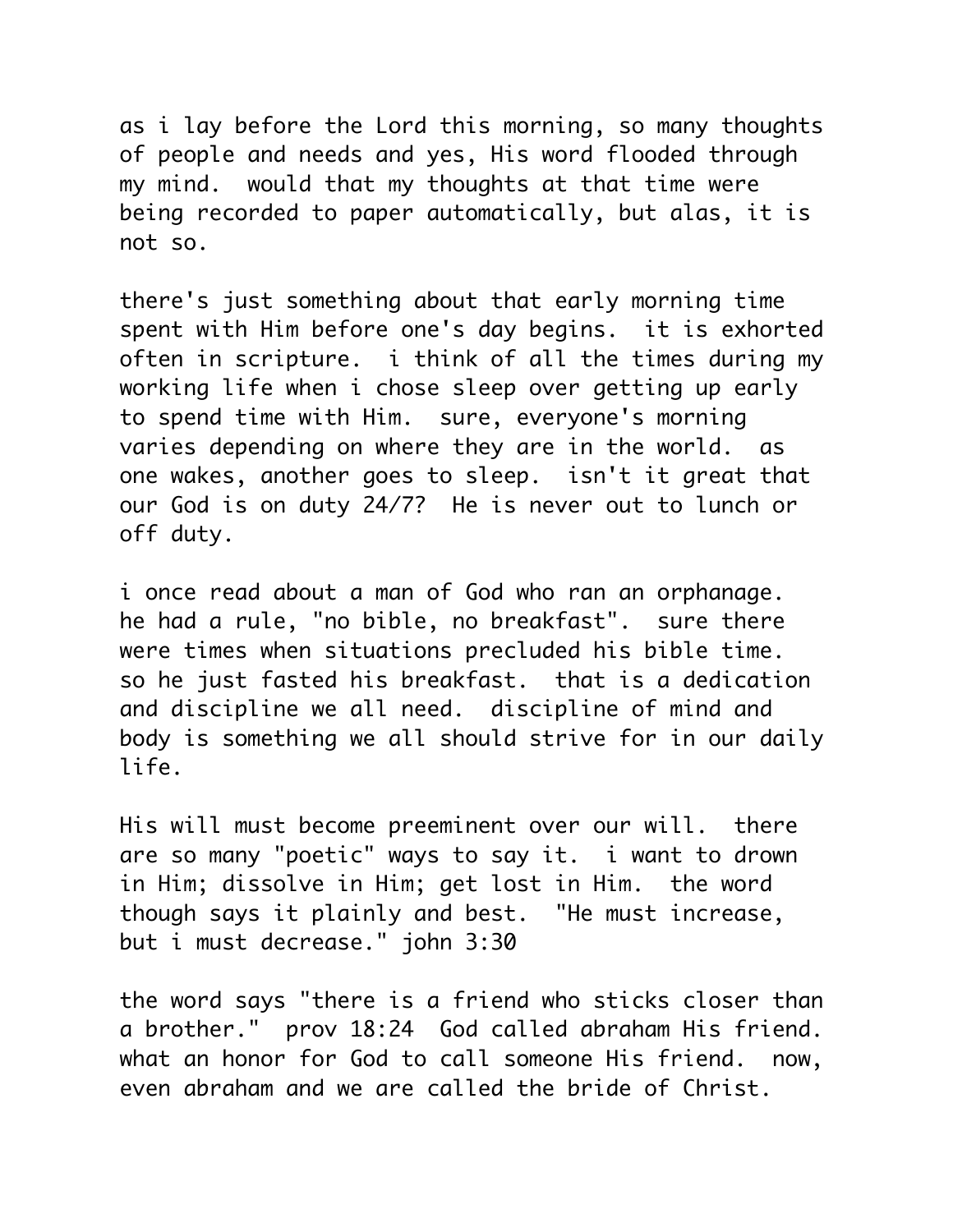how much closer and more precious do you think a bride is over a friend? depends on one's heart. i know His heart towards us. how is your heart towards Him?

"by night on my bed i sought the one i love." song of solomon 3:1 i know the song of solomon is perhaps one of the least read of the bible. i suggest you read it. the passionate love and desires, i think, illustrates the relationship He seeks with each of us. the passion expressed in the flesh will be beyond any words in the Spirit. and words are important to God. He spoke all things into being. we boldly speak our belief; our confession. "i believed and therefore i spoke." 2 cor 4:13

there is a statement i display on the website. "salvation is free -- but intimacy will cost you everything!" will you give everything? our Lord required all from the rich man who proclaimed he had followed all the law from his youth up. "you still lack one thing. sell all that you have and distribute to the poor, and you will have treasure in heaven; and come, follow Me". luke 18:22 he was not willing to give that which he treasured most.

are you satisfied with just being His friend? are you willing to give up that which you treasure most? abraham was willing to give up his only son. God was willing to give up His only son. He does not want your sacrifice. He only wants to be your treasure. do you desire a closer relationship? you can have as much as you want. "draw near to God and He will draw near to you." james 4:8 it will cost you much, maybe everything. always know, you can't out give God!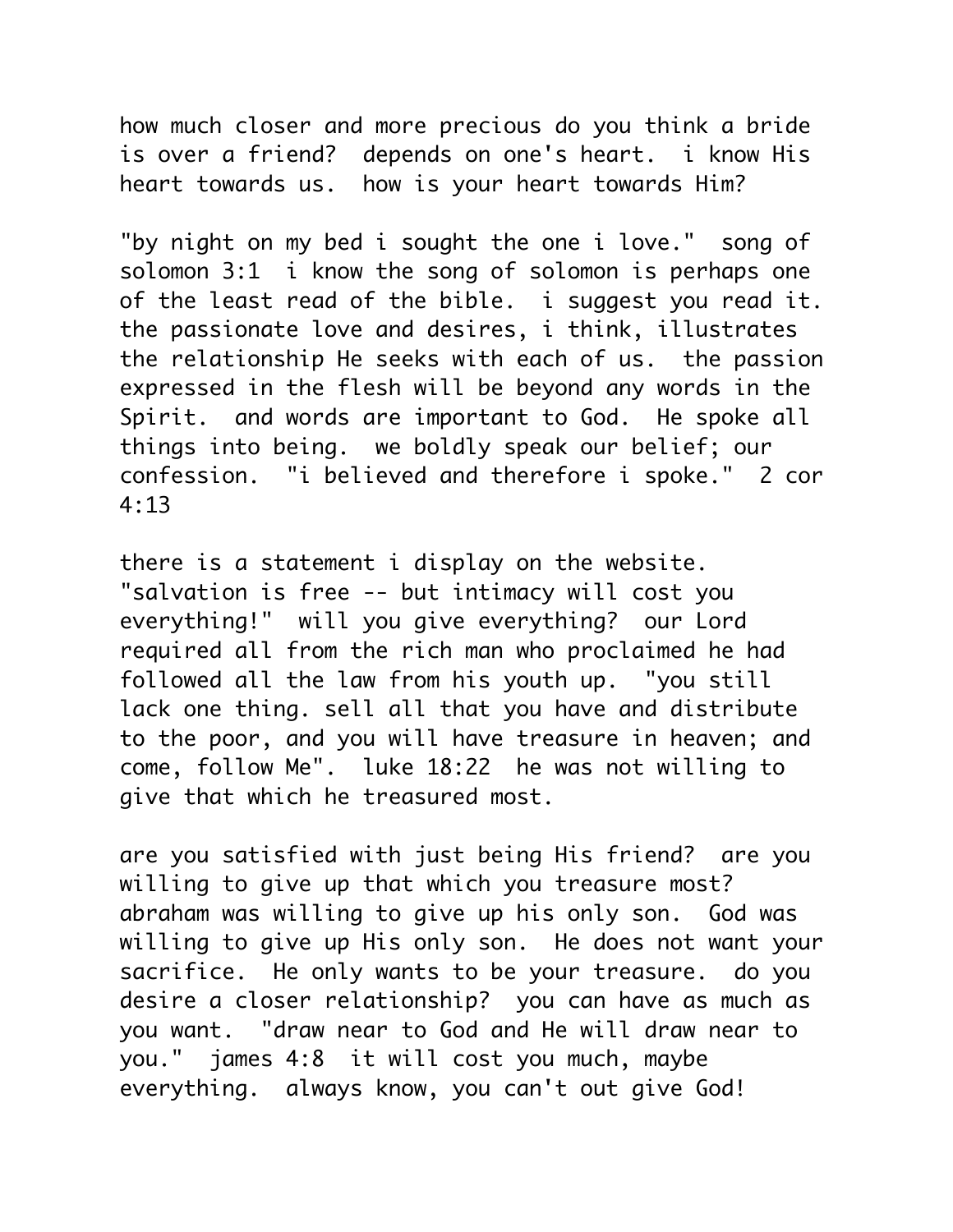how strong is your desire for Him? so well i remember the first love of my youth. have you left you first love? have you ever known a first love? that time when you just want to be around them. you primped for them and sought to be desired as you desired them. you wanted to cater to their every need. it is a passion that consumes one. has that desire for Him yet entered you? have you felt the fire that cannot be quenched? do you want to know Him as none other has; personally and intimately? "but then i shall know just as i also am known." 1 cor 13:12

hopefully i have ignited a passion in you today. it may still be a small spark, but fire has a way of spreading. as long as there remains material for it to feed on, it will. it can become a hunger that is never satisfied. i want all to know this love and joy and peace that i have found.

i feel there soon may be coming a time when my words will not tickle you ears. a writing that will not be received so willingly. "for the time will come when they will not endure sound doctrine, but according to their own desires, because they have itching ears, they will heap up for themselves teachers." 2 tim 4:3 just as when the words of Jesus got too hard. "from that time many of His disciples went back and walked with Him no more." john 6:66 i feel that coming in my spirit; a time of offenses. but i must follow and go where i feel led.

my words are written prayerfully and lovingly. God speaks correction when it is required; required to warn